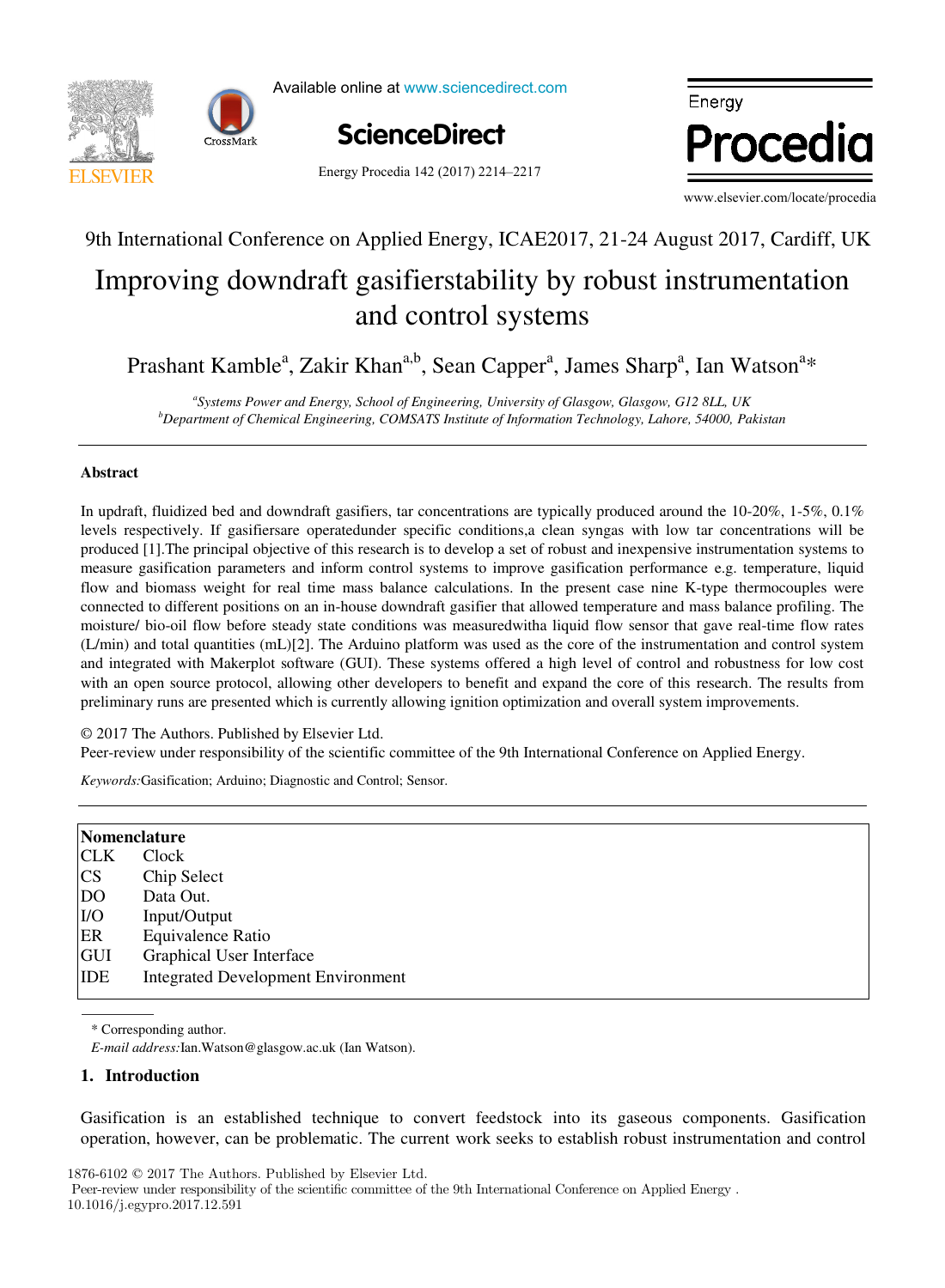systems to improve the performance of an in-house, downdraft gasifier and seeks to identify control strategies to allow operation on the minimum tar production point. allow operation on the minimum tar production point. m and thermal rating of approximately 3.4 kW. Arduino is an open source  $\mathbf{r}$  , problem source  $\mathbf{r}$  $T_{\text{Sylents}}$  to hiprove the performance of all in-house, downdraft gasifier and seeks to definity control strategies to systems to improve the performance of an in-house, downdraft gasifier and seeks to identify control strategies to

The in-house, laboratory based, downdraft gasifier was designed and fabricated as a testbed for developing and analyzing the performance of gasifier instrumentation and control systems. A schematic of the system can be<br>seen in Fig. 1. The doundreft gasifier is 70 mm in diameter (ID) and 720 mm long, with a threat diameter of 31 seen in Fig. 1. The downdraft gasifier is 70 mm in diameter (ID) and 720 mm long, with a throat diameter of 31 mm and thermal rating of approximately 3.4 kW. Arduino is an open source C/C++ programmable min and distinct raing or approximately 3.1 KW. That the state of source COTT programmatic<br>microcontroller. Founded in 2005 in the IVREA institute Italy, made by Massimo Banzi[3], it has rapidly been adopted into a diverse range of applications requiring microprocessor control, primarily because of its simplicity of use and cheapness. As part of the early adoption and implementation of the instrumentation system for the gasifier, nineK-type thermocouples and a hall liquid flow sensor were interfaced with an Arduino Mega ADK data on the computer screen. The live data was auto-savedby Makerplot software with 5 second intervals Figure 1 shows a schematic of the gasification system. microcontroller. The microcontroller is commanded by Arduino (IDE), which shows live temperature and flow **2. between data capture. The tem**  $T_{\rm c}$  and  $560$  board has 16 analog and 54 digital inputs (I/O). The in-house, laboratory based, downdraft gasitier was designed and fabricated as a testbed for developing and<br>analyzing the performance of gasifier instrumentation and control systems. A schematic of the system can be<br>see mm and thermal rating of approximately 3.4 kW. Arduino is an open source C/C++ programmable between data capture. The temperature sensors operate over a wide temperature range from - 200°C to +1350°C. The in-house, laboratory based, downdraft gasifier was designed and fabricated as a testbed for developing and Figure 1 shows a schematic of the gasification system. Figure 1 shows a schematic of the gasification system. Figure 1 shows a schematic of the gasification system. min and distinct rating or approximately 3.1 KW. Tradition is an open scarce of a postparamation<br>microcontroller. Founded in 2005 in the IVREA institute Italy, made by Massimo Banzi[3], it has rapidly been<br>adopted into a

#### 2. Instrumentationstrategy  $\mathbb{R}$  constructions on the gas interface  $\mathbb{R}$  system and interfaced with  $\mathbb{R}$ **2. Instrumentationstrategy 2. Instrumentationstrategy 2. Instrumentationstrategy**

The Arduino Mega ADK microcontroller ATmega2560 board has 16 analog and 54 digital inputs/outputs (I/O). 2. Instrumentationstrategy<br>The Arduino Mega ADK microcontroller ATmega2560 board has 16 analog and 54 digital inputs/outputs (I/O).<br>The microcontroller interfaces with USBperipherals via the MAX3421e IC [4]. The nine K-typ amplifiers to produce a temperature signal. The amplifier works with any K-type thermocouple with  $\pm 2^{\circ}\text{C} - \pm 6$ amplifiers to produce a temperature signar. The amplifier works with any K-type thermocouple with  $\pm 2 \le -\pm 6$ <br><sup>o</sup>C accuracy with an output in 0.25<sup>o</sup>C increments. were connected to different positions on the gasifier system and interfaced with Max 31855 breakout board The interocontroller interacts with OSB<br>peripherals via the MAX3421C IC [4]. The link K-type thermocouples<br>were connected to different positions on the gasifier system and interfaced<br>with Max 31855 breakout board<br>amplifie amplifiers to produce a temperature signal. The amplifier works with any K-type thermocouple with  $\pm 2^{\circ}\text{C} - \pm 6$ <br>SC assumes with an autuatin 0.258G incorporate

signal is a simple structure wave into Late the frequency is converted in the structure  $\frac{1}{\sqrt{2}}$ . The hall liquid flow sensor works between -25°C to +80°C with an accuracy  $\pm 10\%$  ( $\pm$ 2-6 mL) [5]. The pulsed code modulated (PCM) signal is a simple square wave in which the frequency is converted into L/min. The Max 31855 amplifier I/O five pins, CLK, DO, CS, VIN, GND and the liquid flow sensor has three I/O pins, VIN, C The open-source Arduino software v. 1.8.3 (IDE) was used to write C/C++ coding for the nine  $\frac{1}{2}$  The nine Max 31855  $\frac{1}{2}$  The nine Max 31855  $\frac{1}{2}$  The nine Max 31855  $\frac{1}{2}$  The nine Max 31855  $\frac{1}{2}$  The amplifiers and the liquid flow sensors. The Arduino  $M$  board (16MHz clock speed) was set to a baudino  $M$ The hall liquid flow sensor was connected before the moisture/bio oil collection system. The liquid flow sensor C accuracy with an output in 0.25°C increments.<br>The hall liquid flow sensor was connected before the moisture/bio oil collection system. The liquid flow sensor<br>works between -25°C to +80°C with an accuracy  $\pm 10\%$  ( $\pm$ interfaced with Arduino Mega ADK microcontroller. The liquid flow sensor and amplifier MAX31855, 16×2 The hall liquid flow sensor was connected before the moisture/bio oil collection system. The liquid flow sensor works between  $-25^{\circ}$ C to  $+80^{\circ}$ C with an accuracy  $\pm 10\%$  ( $\pm 2.6$  mL) [5]. The pulsed code modulated (PCM) signal is a simple square wave in which the frequency is converted into L/min. The Max 31855 amplifier I/O signal is a simple square wave in which the frequency is converted into L/min. The Max 31855 amplifier I/O five pins, CLK, DO, CS, VIN, GND and the liquid flow sensor has three I/O pins, VIN, GND, and Output interfaced wit LCD screens have their own library which needs to be installed in Arduino software (IDE) [6]. LCD screens have their own library which needs to be installed in Arduino software (IDE) [6].  $EED$  servers have then own horary winen needs to be instanced in Arduino software (IDE) [0].

The open-source Arduino software v. 1.8.3 (IDE) was used to write  $C/C++$  coding for the nine Max 31855 rate of 9600 bits per second (bps) in this case. amplifiers and the liquid flow sensors. The Arduino Mega ADK board (16MHz clock speed) was set to a baud

In the present case, the results were monitored and auto-saved in Maker Plot software through the same USB In the present case, the results were monitored and auto-saved in Maker Plot software through the same USB<br>and serial computer port of the Arduino microcontroller. The readings were collected with a 5sec delay for convenience, although much faster rates can be set. In the present case, the results were monitored and serial computer port of the Arduino mic In the present case, the results were monitored and alto-saved in Maker Plot software through the same OSB

 Figure 1 shows the location of the thermocouples (identified as T1 through to T9). Biomass feedstock is fed Figure 1 shows the location of the thermocouples (identified as T1 through to T9). Biomass feedstock is fed into the downdraft gasifier, currently under batch conditions. Air is injected at a regulated flow rate via a mass the dividend gashed, carrently under batch conditions. An is injected at a regulated from tale via a mass<br>flow controller (Red-Y smart, Vogtlin instruments, Switzerland). The gasifer is mechanically coupled to a hotgas filter system from the exit pipe just below the grate of the gasifier. A custom designed counter-current condenser is connected at the outlet of the hotgas filter, through which the gas is cooled and transported to the tar collection point. Tar collection is achieved via a T-branch connection after the exit of the condensor where condensed liquid products fall into a gas sealed conical flask with an integrated liquid flow sensor. The liquid resolutions in the products fail line a gas search collect hask with an integrated in the sensor. The induction<br>flow sensor is incorporated within the microcontrol system to provide real-time moisture or bio-oil production data throughout the gasification process particularly after ignition. In the present case, the product gas then continues along the main pipelinefor syngas composition analysis and exhaust extraction. continues along the main pipelinefor syngas composition analysis and exhaust extraction. Figure 1 shows the location of the thermocouples (identified as T1 through to T9). Biomass feedstock is fed<br>into the doundraft gestion, europtly under batch conditions. Air is injected at a regulated flow rate via a mass Figure 1 shows the location of the thermocouples (identified as T1 through to T9). Biomass feedstock is fed<br>into the downdraft gasifier, currently under batch conditions. Air is injected at a regulated flow rate via a mass flow controller (Red-Y smart, Vogtlin instruments, Switzerland). The gasifer is mechanically coupled to a hotgas filter system from the exit pipe just below the grate of the gasifier. A custom designed counter-current filter system from the exit pipe just below the grate of the gasifier. A custom designed counter-current condenser is connected at the outlet of the hotgas filter, through which the gas is cooled and transported to the tar tar collection point. Tar collection is achieved via a T-branch connection after the exit of the condensor where tar collection point. Tar collection is achieved via a T-branch connection after the exit of the condensor where<br>condensed liquid products fall into a gas sealed conical flask with an integrated liquid flow sensor. The liq flow sensor is incorporated within the microcontrol system to provide real-time moisture or bio-oil production flow sensor is incorporated within the microcontrol system to provide real-time moisture or bio-oil production<br>data throughout the gasification process particularly after ignition. In the present case, the product gas then condenser is connected at the outlet of the hotgas filter, through which the gas is cooled and transported to the tar collection point. Tar collection is achieved via a T-branch connection after the exit of the condensor w

Electrical heating tape was used to pre-heat the reactor (approx. 1 hr) around the air inlet/throat region of the expected neutring tape was asset to product the better (approx. 1 m) around the an interaction region of the<br>reactor, typically to a temperature of 350°C for ignition. Subsequently, 100 g of *Miscanthus* (Mx2717)pellets exercise heating tape was used to pre-heat the reactor (approx. 1 m) around the an interactional region of the<br>reactor, typically to a temperature of 350°C for ignition. Subsequently, 100 g of *Miscanthus* (Mx2717)pellets<br> facilitate ignition, combustion was initially carried out by supplying an air flow rate of 55 L/min (ER=1.0). facilitate ignition, combustion was initially carried out by supplying an air flow rate of 55 L/min (ER=1.0).<br>Once the temperature started increasing through ignition,600 g of biomass was subsequently added to the vessel<br> once the temperature started increasing unough ignition,000 g or biomass was subsequently added to the vesser<br>whichfilled the reactor near to 3/4 volume (roughly 10 centimeters from the top of the reactor). The top of the which the teacher hear to 3/4 volume (loughly 10 centrifierers from the top of the reactor). The top of the system was then sealed after the entire mass was added and the combustion mode was changed to gasification by reducing air flow rate to14.44 L/min (ER=0.30). The exhaust gas was observed in the exhaust system and by reducing air flow rate to14.44 L/min (ER=0.30). The exhaust gas was observed in the exhaust system and by reducing air flow rate to 14.44 L/min (ER=0.30). The exhaust gas was observed in the exhaust system and by reducing air flow rate to 14.44 L/min (ER=0.30). The exhaust gas was observed in the exhaust system and Electrical heating tape was used to pre-heat the reactor (approx. 1 hr) around the air inlet/throat region of the reactor, typically to a temperature of  $350^{\circ}$ C for ignition. Subsequently, 100 g of *Miscanthus* (Mx2717 by reducing an now rate to  $34.44$  L/mm (ER=0.50). The exhaust gas was observed in the exhaust system and  $f_{\text{S}}$  is the state and the entry mass was independent on  $f_{\text{S}}$  and  $f_{\text{S}}$  and  $f_{\text{S}}$  and  $f_{\text{S}}$  are  $f_{\text{S}}$  and  $f_{\text{S}}$  and  $f_{\text{S}}$  and  $f_{\text{S}}$  are  $f_{\text{S}}$  and  $f_{\text{S}}$  are  $f_{\text{S}}$  and  $f_{\text{$ by reducing air flow rate to 14.44 L/min (ER=0.30). The exhaust gas was observed in the exhaust system and once the temperature started increasing unough ignition,000 g or biomass was subsequently added to the vesser<br>whichfilled the reactor near to 3/4 volume (roughly 10 centimeters from the top of the reactor). The top of the<br>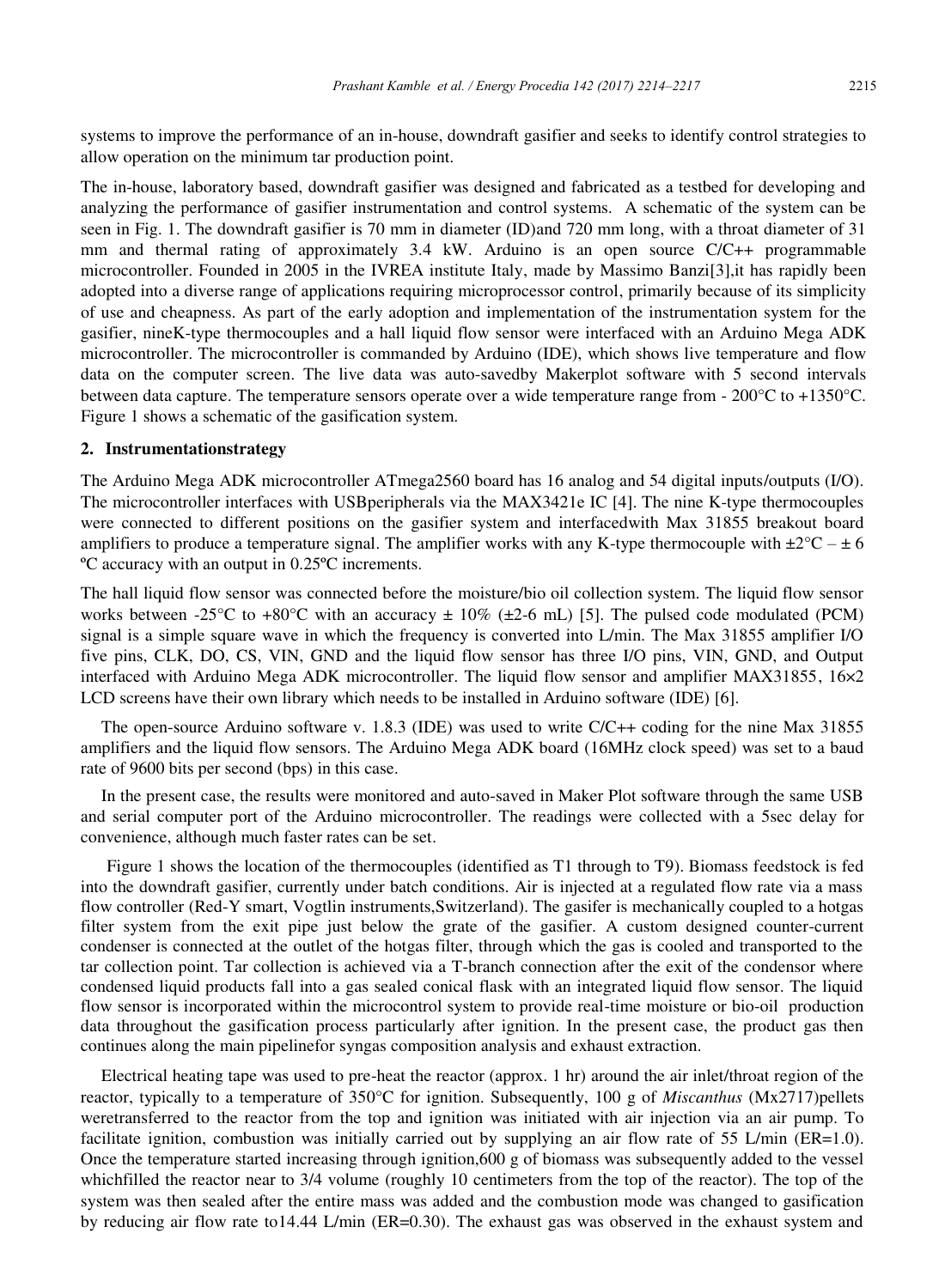ignited. At varying time intervals the temperatures were measured using the internally positioned K-type thermocouple sensors to record the temperature at the different locations in the gasification system.



Fig. 1. Schematic of the gasifier system

### **3. Results and discussions**

Figure 2 showsthe temperature dataand Figure 3 shows the liquid flow from preliminary gasification runs with *Miscanthus* (Mx2717). The temperatures measured at the drying (T01), pyrolysis (T02), combustion(T03) and reduction zone(T04) are each below 350°C for the first 12 min of operation. Subsequently, thecombustion zone temperatures rose significantlyfrom 350°Cto 682°Cwhile time varies from 12 min to 14 min, respectively(combustion mode of operation at ignition stage).



Fig. 2. Temperature sensor data